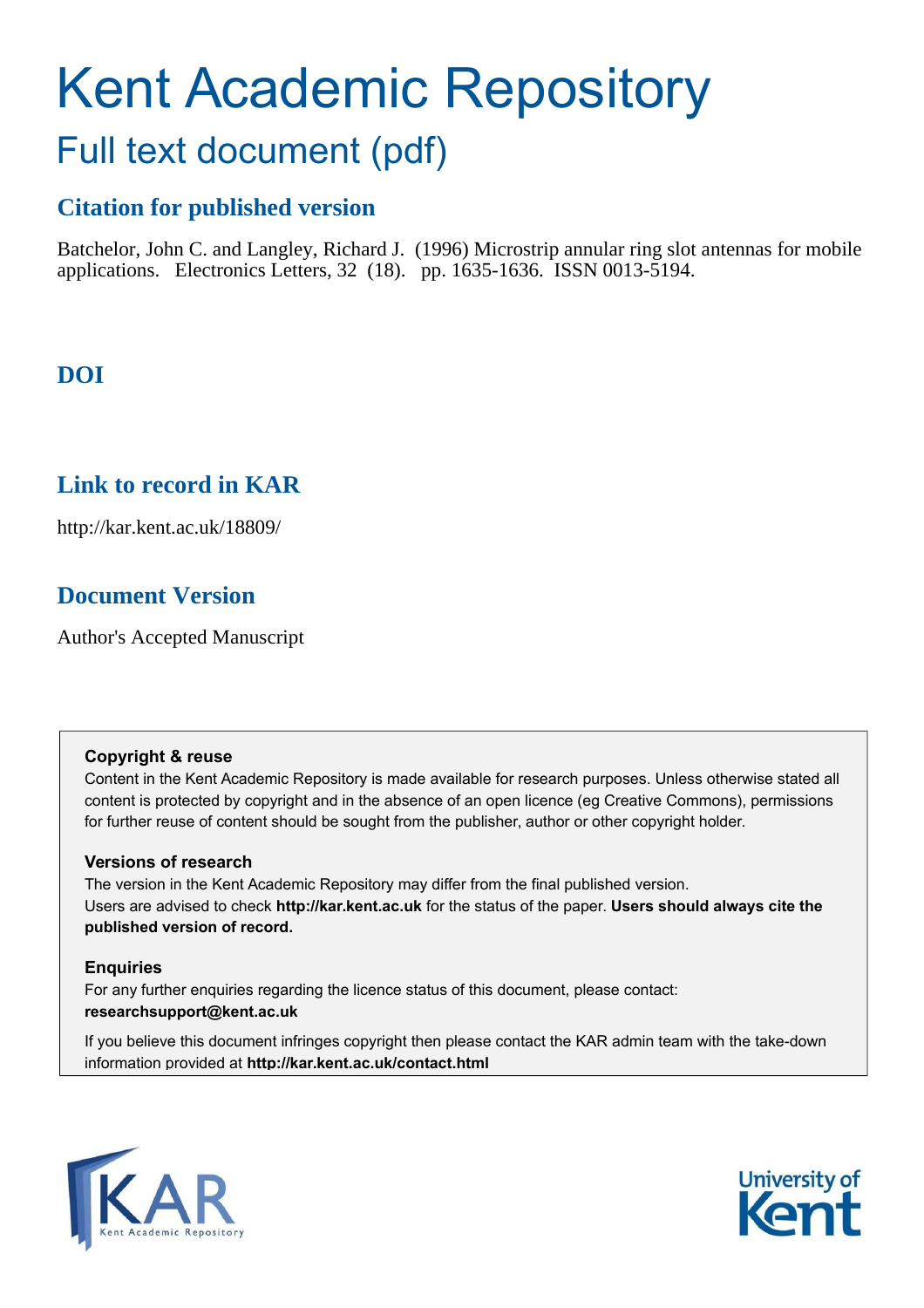#### **Microstrip annular ring slot antenna; for mobile applications**

J.C. Batchelor and R.J. Langley

This paper is a postprint of a paper submitted to and accepted for publication in IET Microwaves, Antennas and Propagation and is subject to Institution of Engineering and Technology Copyright. The copy of record is available at IET Digital Library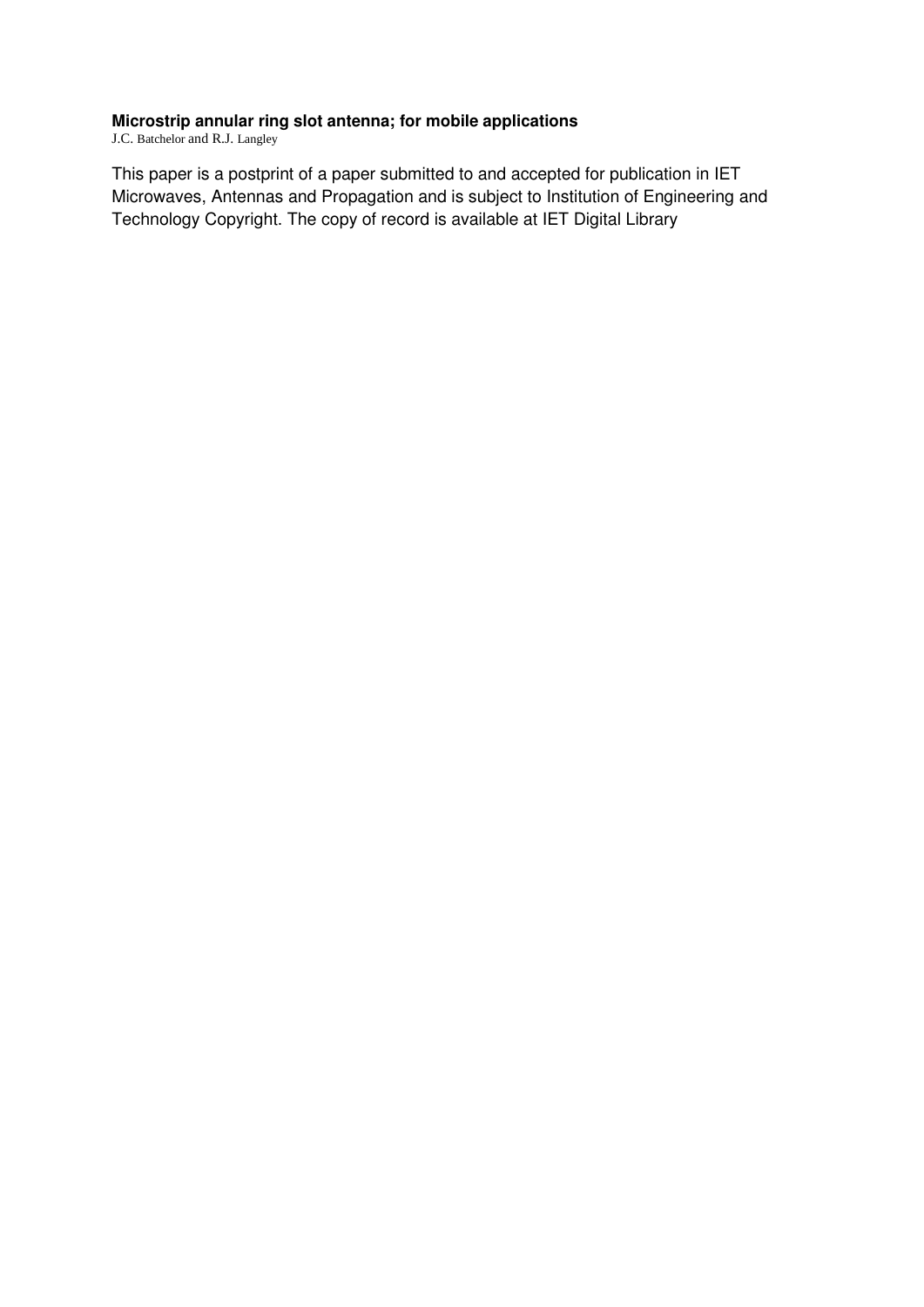#### **Microstrip annular ring slot antenna; for mobile applications**

J.C. Batchelor and R.J. Langley

Indexing terms: Microstrip antennas, Antennas, Mobile communication systems An annular slot on triplate feed is discussed which is suitable for use with vehicular mobile satellite systems. The slot is excited in a higher order mode and circularly polarised to give a conical radiation pattern. The slot can operate on a high dielectric base and a superstrate improves the gain.

Introduction; One aim of recent work regarding mobile communications is to integrate an antenna with its associated RF circuitry into an MMIC device on silicon or gallium arsenide. Work has been done regarding the annular microstrip ring higher order  $TM_{21}$  mode with a possible application for mobile satellite communications in non-equatorial countries [11]. The higher order microstrip ring modes have a null in the direction normal to the plane of the patch and the  $\text{TIM}_{21}$  mode peaks at an elevation of 55 $^{\circ}$  from the azimuthal plane. There are however, some disadvantages with using microstrip radiating elements, namely surface waves giving rise to diffraction from substrate edges, poor radiation efficiencies on high dielectric materials and high crosspolar levels for antennas fed electromagnetically through the substrate with a microstrip feed.

To overcome the problems mentioned above an investigation into narrow annular microstrip slot antennas (width  $\langle \frac{\lambda}{20} \rangle$ ) has been carried out to establish the properties of the first higher order mode which has not been reported on before.

Slot antenna design: A slot antenna, shown on a triplate feed structure in Fig. 1, has the advantage of reducing cross-polarised fields by screening the feedline while also constraining all radiation to the forward hemisphere. The triplate feed structure can allow parallel plate modes to propagate which may give rise to problematic edge diffraction. Spurious radiation at low elevation angles and ripple in the main beam can be removed by metalising the substrate edges and/or adding via pins.

As the aperture fields exist at the air-dielectric interface, the electrical slot size is virtually unaffected by the dielectric constant of the substrate, a situation very different to that of a microstrip antenna where the structures fields permeate through both substrate and free space.

The fundamental mode radiation pattern of a microstrip annular slot is well known, with  $ka = 1$ , where wave number,  $k = 2\pi/\lambda$  and a = average slot radius. This mode radiates with maximum gain in a direction normal to the plane of the slot. The antenna presented in this letter was designed such that  $ka = 2$ , the aperture field distribution being shown in Fig. 2. The triplate feed was formed from Duroid 5870,  $\varepsilon_r = 2.33$  and total height = 1.58mm. Resonance occurred at 7.1GHz for an average slot radius of13.5mm with a slot width of l mm.

Slot antennas results; The E- and H-plane patterns were measured and are shown in Fig. 3a. The beam peaks at an elevation of 55° making the antenna suitable for higher latitude satellite applications. A 2:l SWR bandwidth of 2.6% was measured for the mode, a value that compares with that of the microstrip ring in the  $TM_{21}$  mode. The H-plane gain was 4.5dB higher than that of the E-plane and exhibited asymmetry which was attributed to the feed. Adding an alumina superstrate,  $\varepsilon_r = 10.4$ , height = 0.6mm, reduced the feed asymmetry to 0.8dB and also caused the power in the E- and H-planes to equalise (Fig. 3b). Low elevation radiation in the E-plane was increased by the addition of the superstrate due to diffraction from the alumina edges which were unscreened in this measurement. The resonant frequency was reduced to 6.1 GHz. The peak beam gain of the slot at  $ka = 2$ was measured to be -2.6dBi. This was increased to 4.6dBi by adding the superstrate. A good prediction of the composite dielectric constant  $\varepsilon_{\text{reff}}$ , caused by introducing the superstrate is given by eqn. 1 [2]

$$
\varepsilon_{r_{eff}} = \frac{\varepsilon_h \varepsilon_d (d+h)}{\varepsilon_h d + \varepsilon_d h} \tag{1}
$$

where d and h refer to substrate and superstrate heights, respectively. The slot radius is then given by

$$
a = \frac{\lambda_0}{\pi \sqrt{\varepsilon_{reff}}}
$$
\n(2)

where  $\lambda_0$  is the wavelength in free space.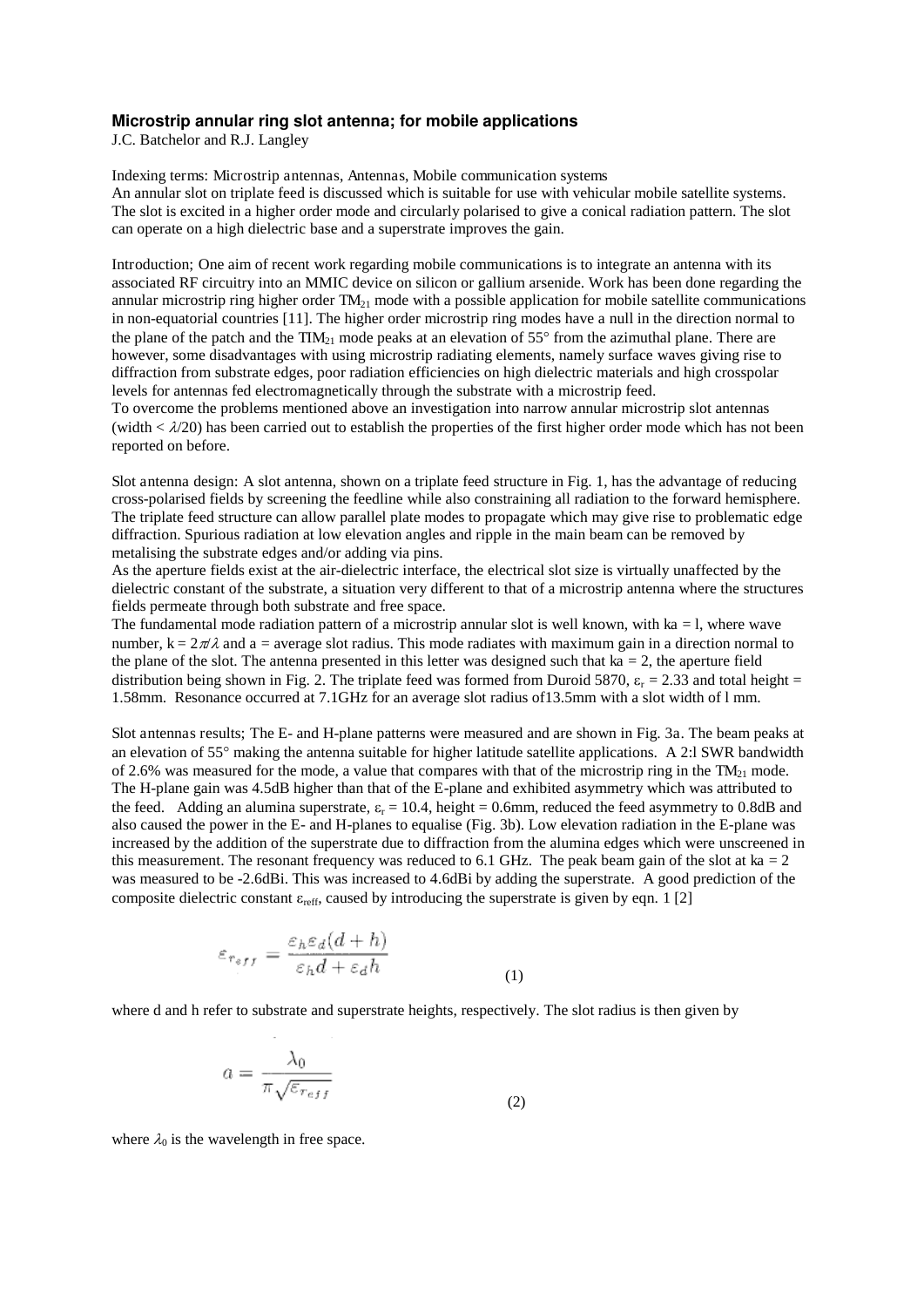Circularly polarised slot antennas: To be of practical use; a mobile antenna used in conjunction with a satellite system would need to be circularly polarised. Budgetary constraints in receiver manufacture require components to be inexpensive and so a non-complex method for producing circular polarisation was sought. A simple way to excite circularly polarised fields from annular slots operating at the ka  $= 1$  mode has been reported by [3] where notches are placed 45° and 225° from the feed point. Fig. 4 shows a far field measurement extrapolated from the near field of the ka = 2 antenna, where four 2mm x 2mm notches were placed midway between the E- and Hplanes at 22.5° and 112.5° from the feed. It can be seen that the radiation field was conical in all planes, the field independence around the azimuthal plane making the antenna suitable for mobile applications. Peak beam axial ratio was measured to be less than 3dB. Use of the notches removed the necessity to provide orthogonally phased feedlines beneath the slot and so reduced the component complexity significantly.

Conclusion: A slot antenna operating at a higher order mode has been proposed with a possible application for mobile systems as an alternative to microstrip antennas. The slot antenna has an advantage over microstrip patches because of the screened feed which prevents spurious radiation. Higher order mode fields can be excited that are both circularly polarised and conical in shape. Gains of over 4dB were measured when an alumina superstrate was added. A strong advantage of this type of antenna is its lack of dependency on the dielectric substrate making it suitable for integration with high  $\varepsilon_r$  semiconductor materials, a development of considerable interest to recent mobile communication design.

#### **References**

1 BATCHELOR. J C, and LANGLEY, R.J.: 'Microstrip ring antennas operating at higher order modes for mobile communications', IEE Proc. Microis. Antennas Propagat., 1995, **142,** (2), pp. 151-155 2 KARMAKER. N C., and BHATTACHARYYA, A.: 'Electromagnetically coupled patch antenna - theoretical and experimental investigations'. .Micron. & Opt. Technol. Left., 1992, **5,** (3), pp.115-1 18 HIROSE. K.. and NAKANO, H.: 'Dual-loop slot antenna with simple feed'. Election. Left., 1989, **25,** (18), pp. 1218-1219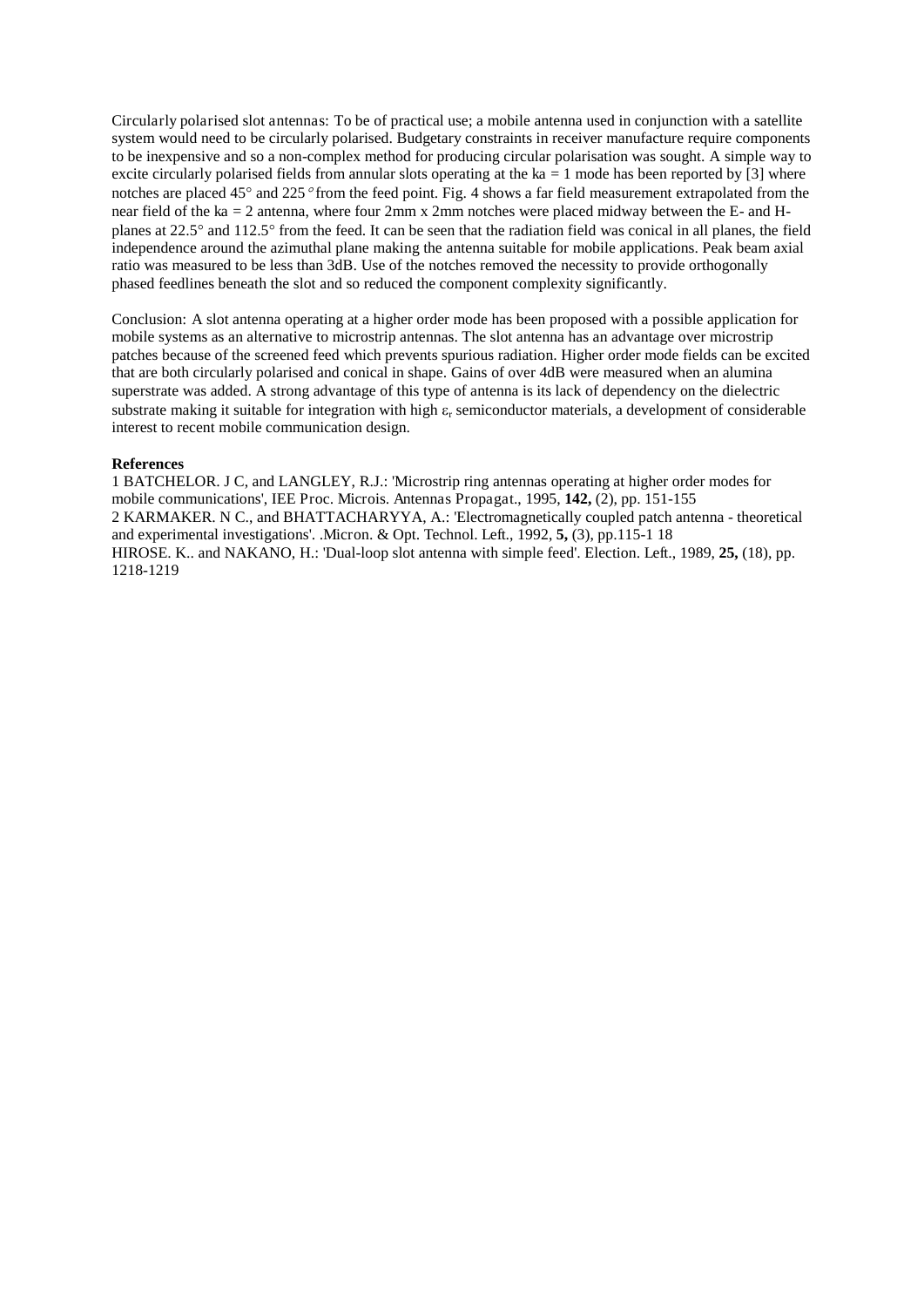

Fig. 1 Microstrip annular slot geometry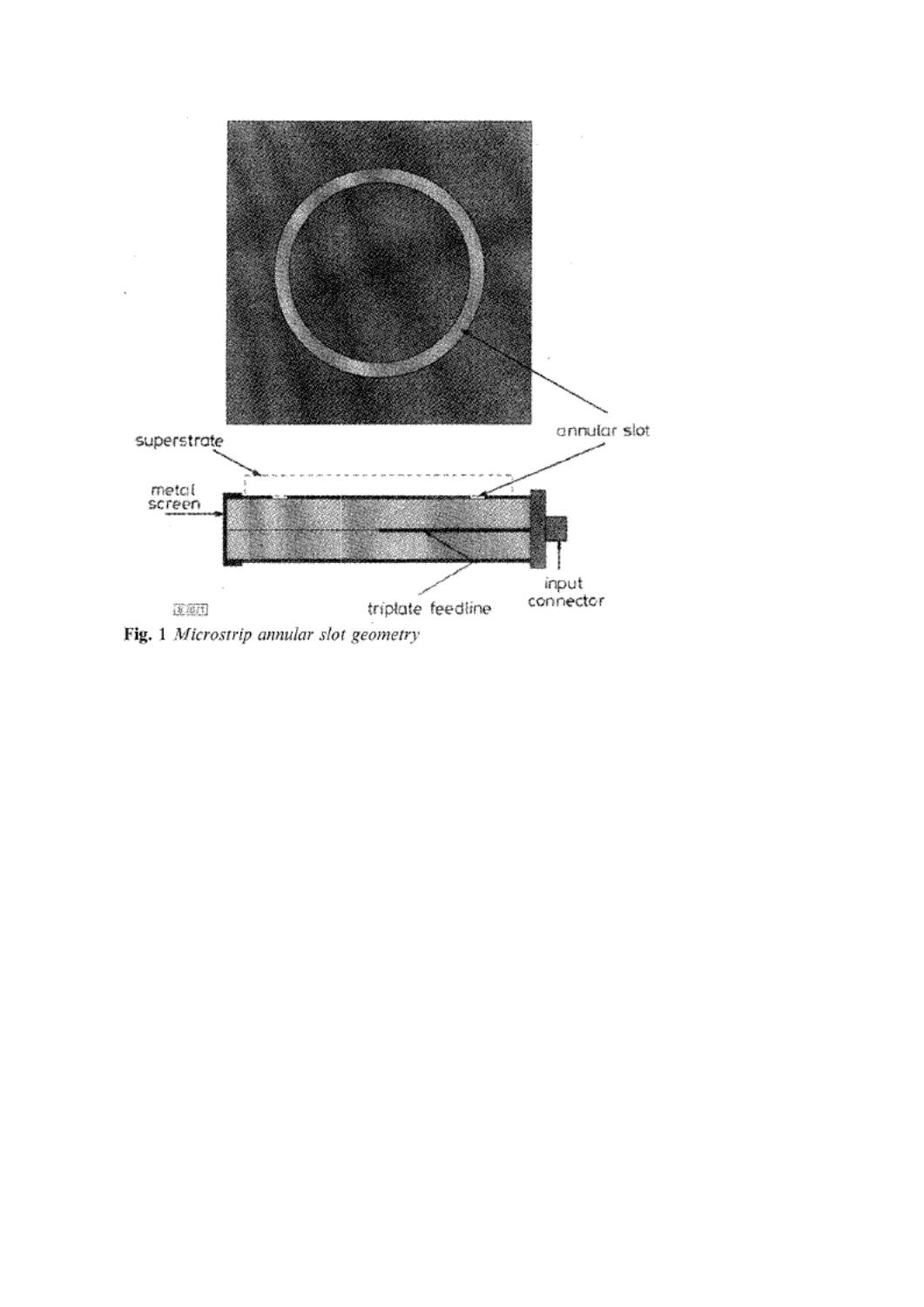

Fig. 2 Annular slot electric field distribution;  $ka = 2$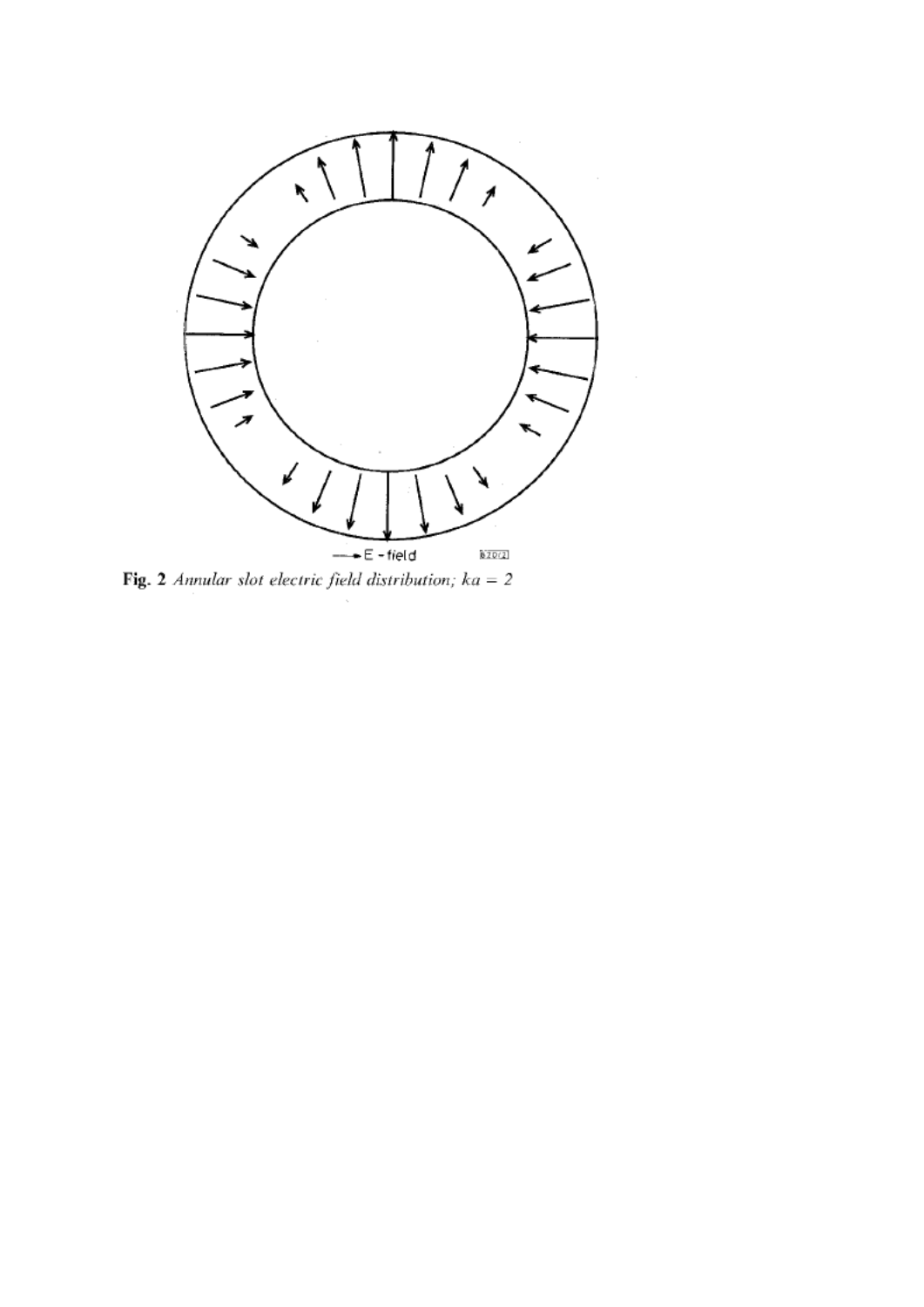

 $\mathcal{C}=\mathcal{C}=\mathcal{C}$  ,  $\mathcal{C}$ 

 $\overline{\phantom{a}}$ 

Fig. 3 Measured radiation patterns

a Measured radiation patterns;  $ka = 2$ <br>
b Radiation patterns with alumina superstrate<br>  $\overline{\phantom{a}}$  = - - - H-plane